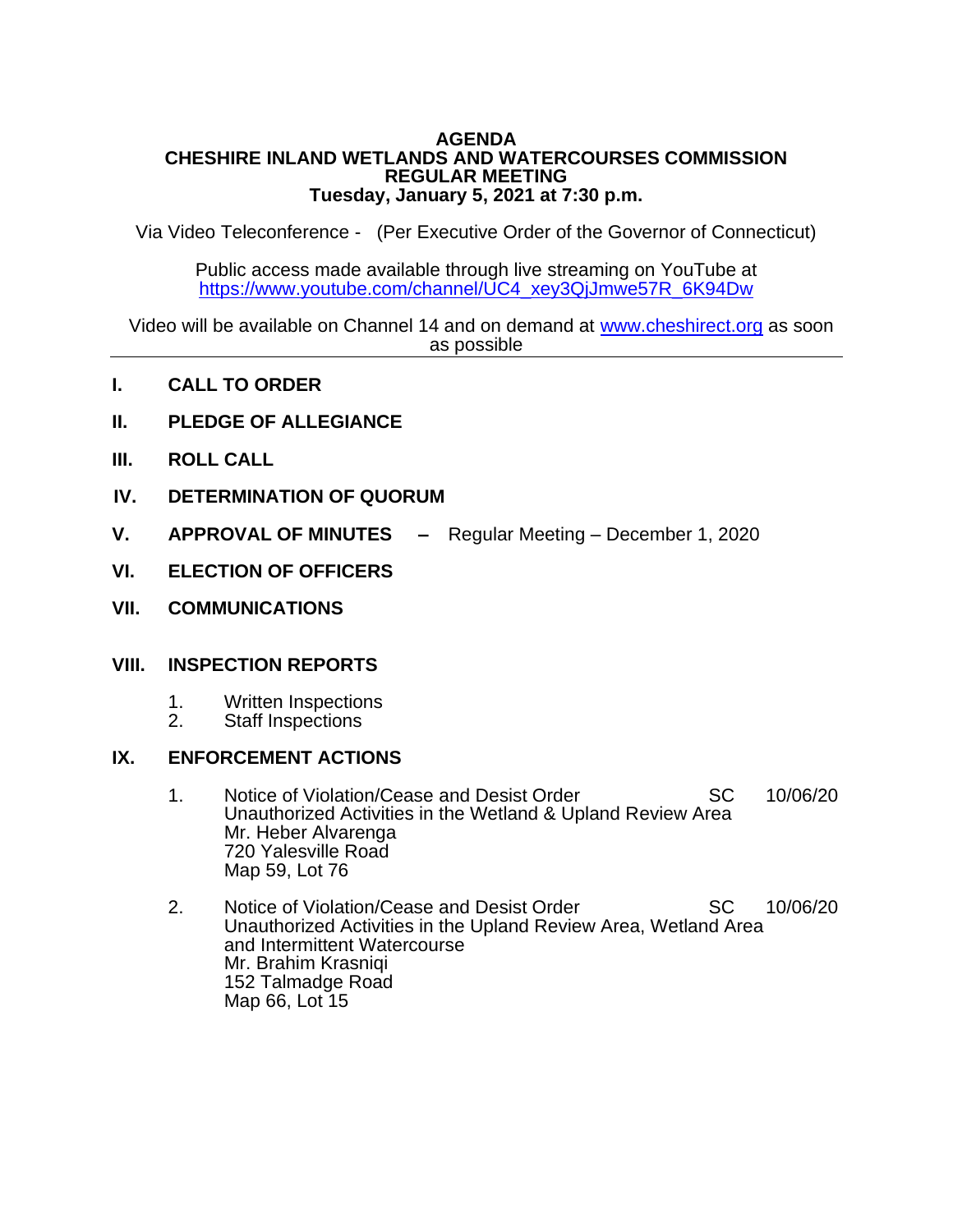## **INLAND WETLANDS COMMISSION Page 2 January 5, 2021**

# **X. UNFINISHED BUSINESS**

**XI. NEW BUSINESS**

| 1.                  | <b>Permit Application</b><br>Nosal Properties of South Main Street, LLC<br>944 South Main Street<br>Site Plan - Commercial Building | <b>APP</b><br><b>DOR</b><br><b>MAD</b> | 2020-031<br>12/01/20<br>2/04/21 |  |  |
|---------------------|-------------------------------------------------------------------------------------------------------------------------------------|----------------------------------------|---------------------------------|--|--|
| 2.                  | <b>Permit Application</b><br>Robert J. Oris, Jr.<br>Reservoir Road (52/156)<br>Site Plan                                            | <b>APP</b><br><b>DOR</b><br><b>MAD</b> | 2020-032<br>12/01/20<br>2/01/21 |  |  |
| 3.                  | <b>Permit Application</b><br>Robert J. Oris, Jr.<br>Reservoir Road (52/157)<br>Site Plan                                            | <b>APP</b><br><b>DOR</b><br><b>MAD</b> | 2020-033<br>12/01/20<br>2/01/20 |  |  |
| <b>NEW BUSINESS</b> |                                                                                                                                     |                                        |                                 |  |  |
| 1.                  | <b>Permit Application</b><br>Heber Alvarenga<br>720 Yalesville Road                                                                 | <b>APP</b><br><b>DOR</b>               | 2021-001<br>1/05/20             |  |  |
|                     | Site Plan                                                                                                                           | <b>MAD</b>                             | 3/11/21                         |  |  |
| 2.                  | <b>Request for Determination</b><br><b>Shawn Stanziale</b><br>500 Academy Road<br>Agricultural As of Right Request: Greenhouse      | <b>RFD</b>                             | 2021-002                        |  |  |
| 3.                  | <b>Request for Determination</b><br>Ball & Socket Arts, Inc.<br>493 West Main Street<br><b>Modification of a Permit</b>             | <b>RFD</b>                             | 2021-003                        |  |  |
| 4.                  | <b>Permit Application</b><br>Ball & Socket Arts, Inc.<br>493 West Main Street/Willow Street<br><b>Modification of a Permit</b>      | <b>APP</b><br><b>DOR</b>               | 2021-003<br>12/30/20            |  |  |